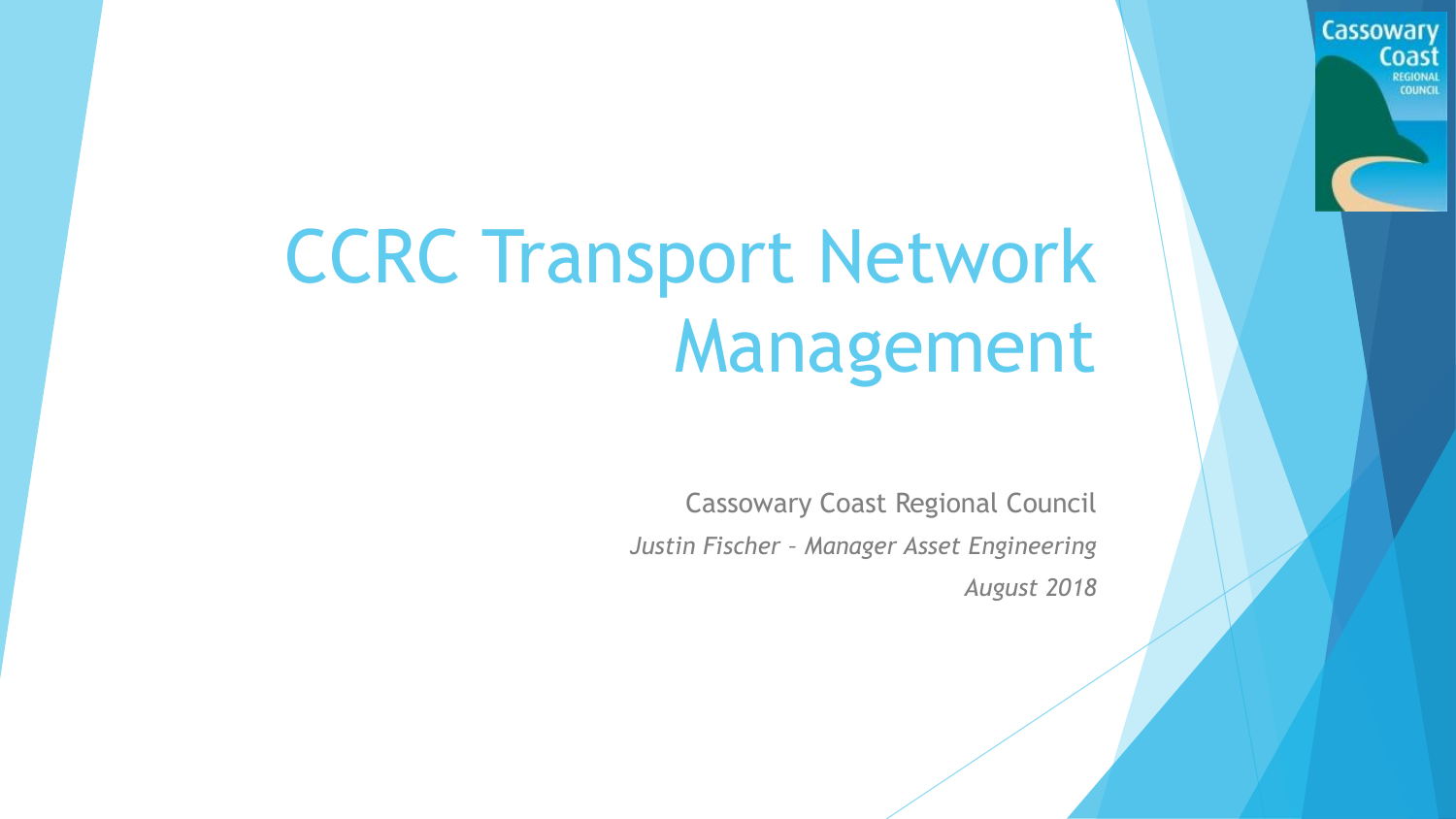#### Agenda

- CCRC Road Network
- Road Maintenance
- HV Direction
- HV Access assessment approach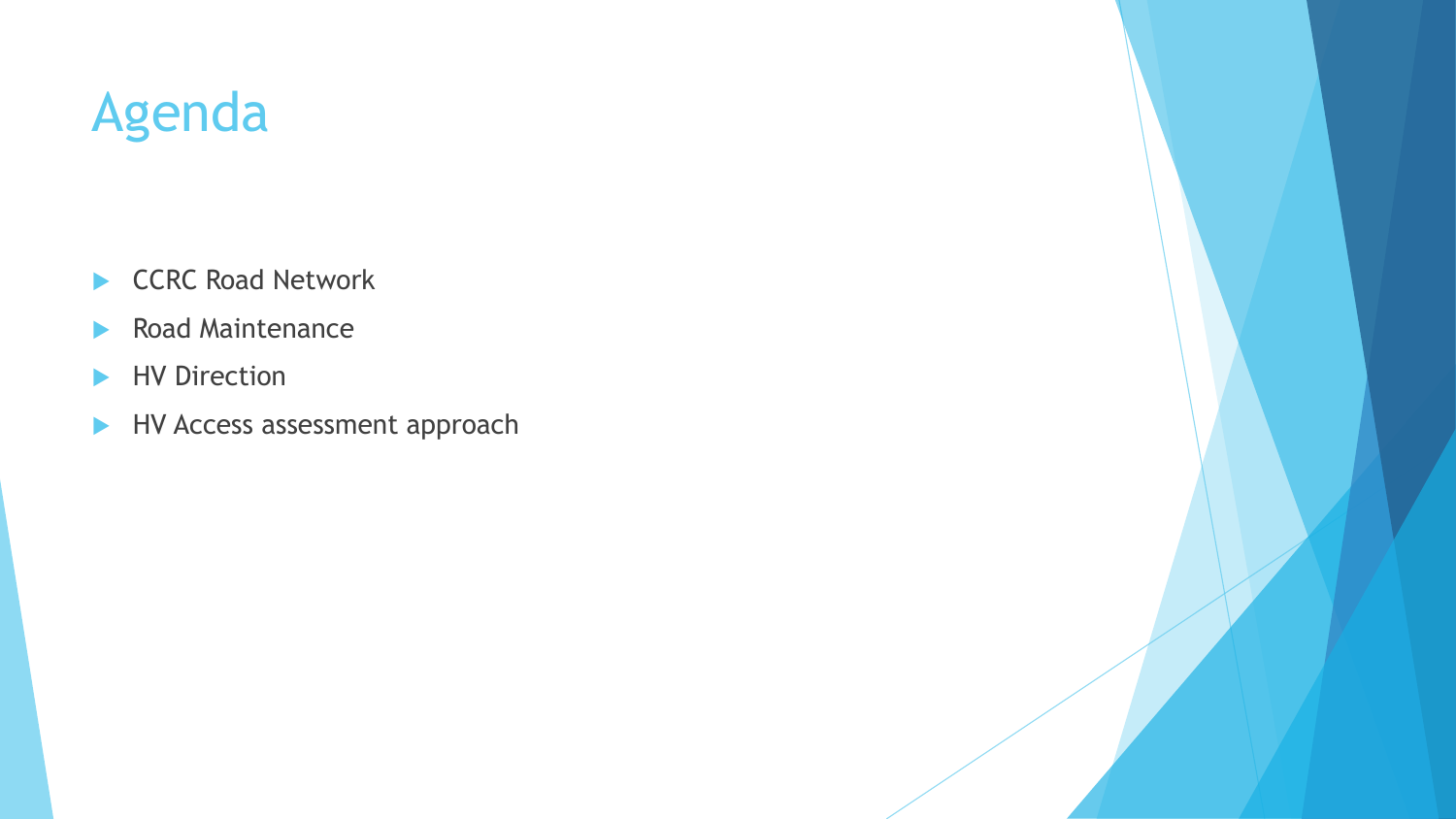### CCRC Region Road Network Statistics

**Cassowary** 

- 350 km of State Controlled Roads
- 1200 km of Council-owned & managed roads
	- ▶ 513 km of Unsealed Roads
	- ▶ 622 km of Sealed Roads
	- **30 Km B-double routes**
- ▶ 169 Bridges
- 139 Major Culverts
- Approximately 3000 minor culverts
- 100+km of urban stormwater network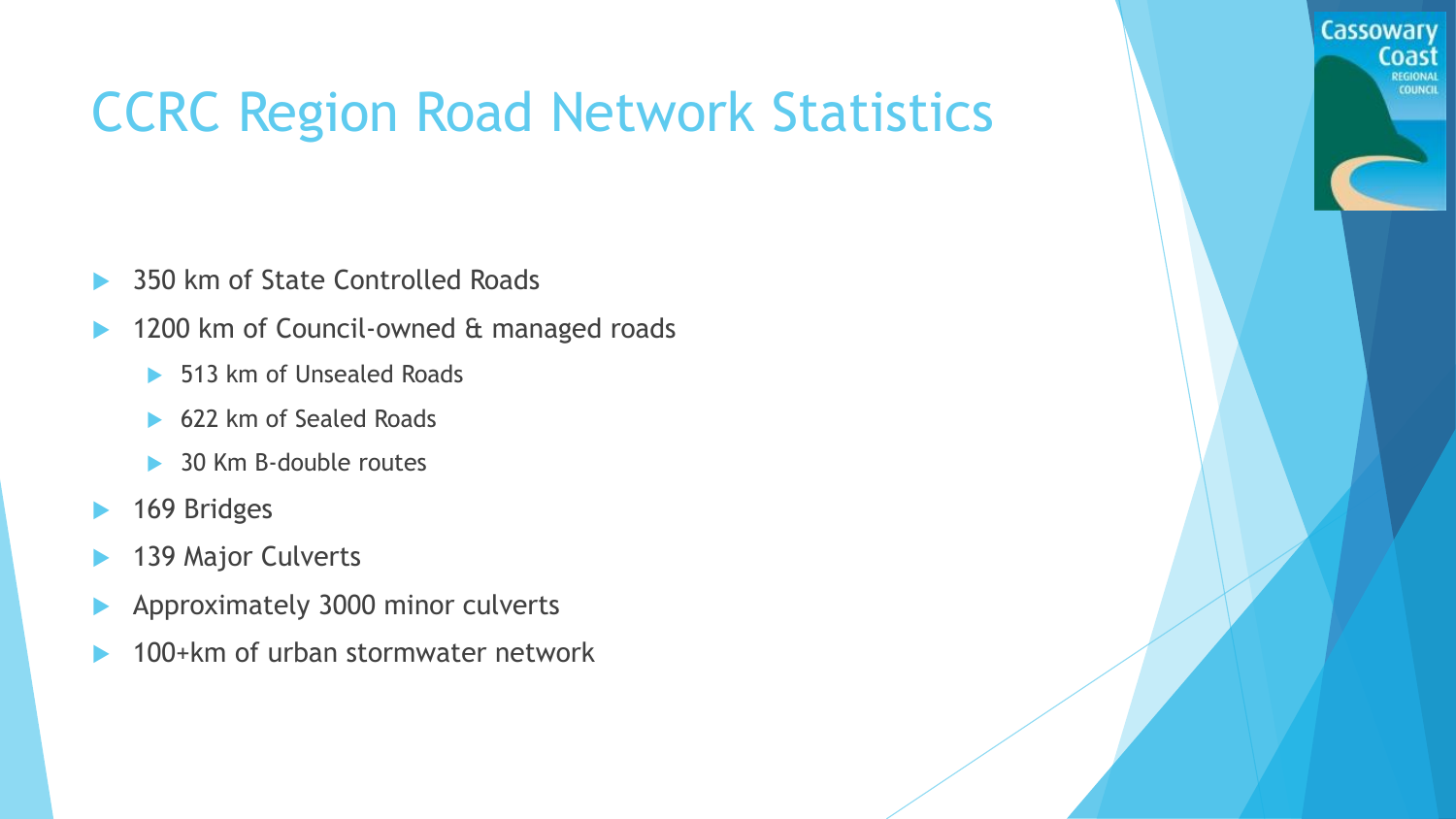#### Finance Figures

- Road, Bridge and Drainage Network Value \$985m
- Annual Maintenance and Operations Expenditure \$7.75m
- Annual Depreciation \$9.4m
- ▶ 2018/2019 Planned Capital Works \$10.9m

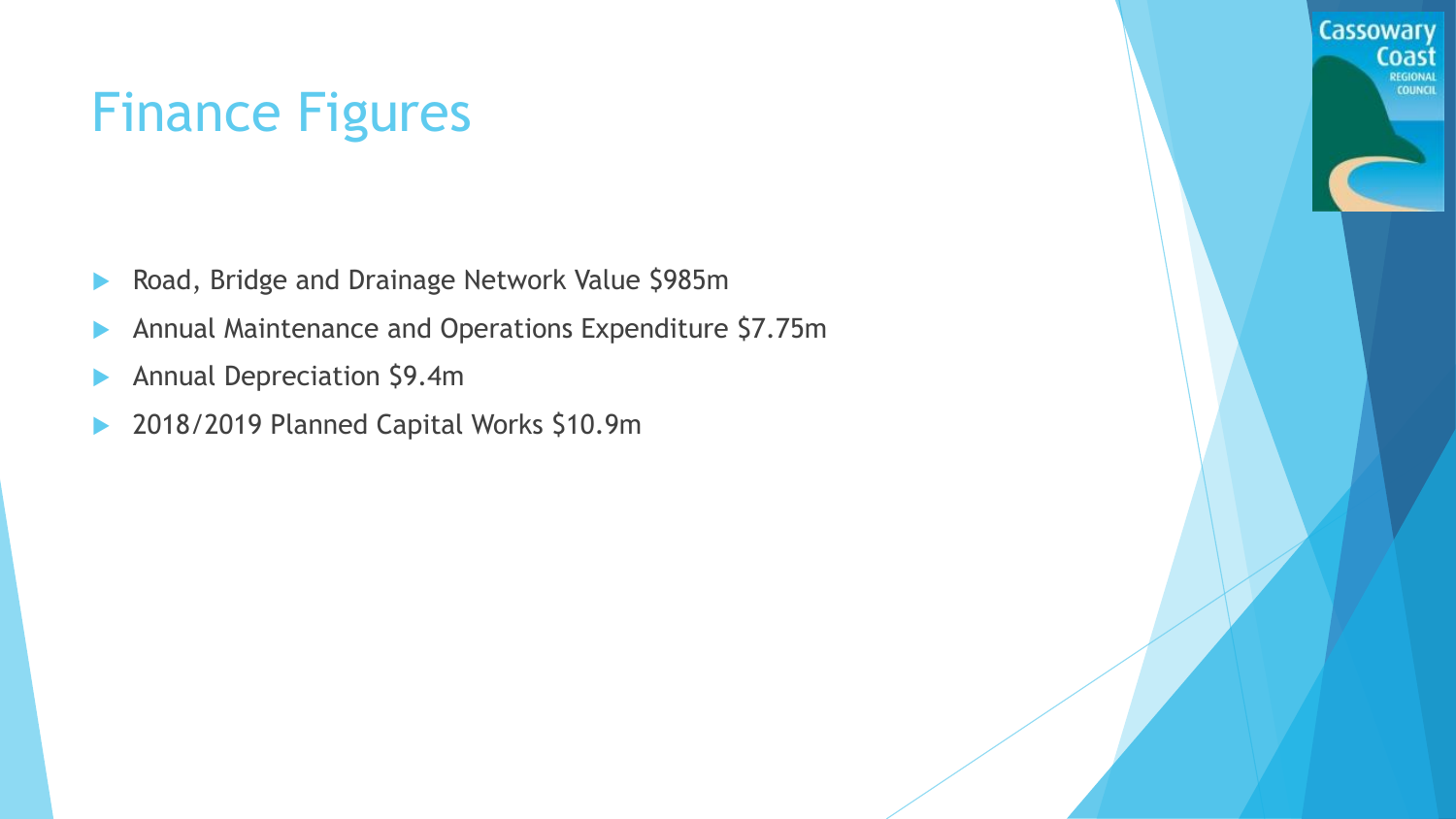#### Network Management

- Roads are managed and serviced in accordance with a roads hierarchy, that takes into account:
	- ▶ Traffic volumes and types, speed, road hierarchy/function, crash data, asset data, customer feedback

**Cassowary** 

- **Long Term Plan and Annual Budget**
- Natural Disasters and NDRRA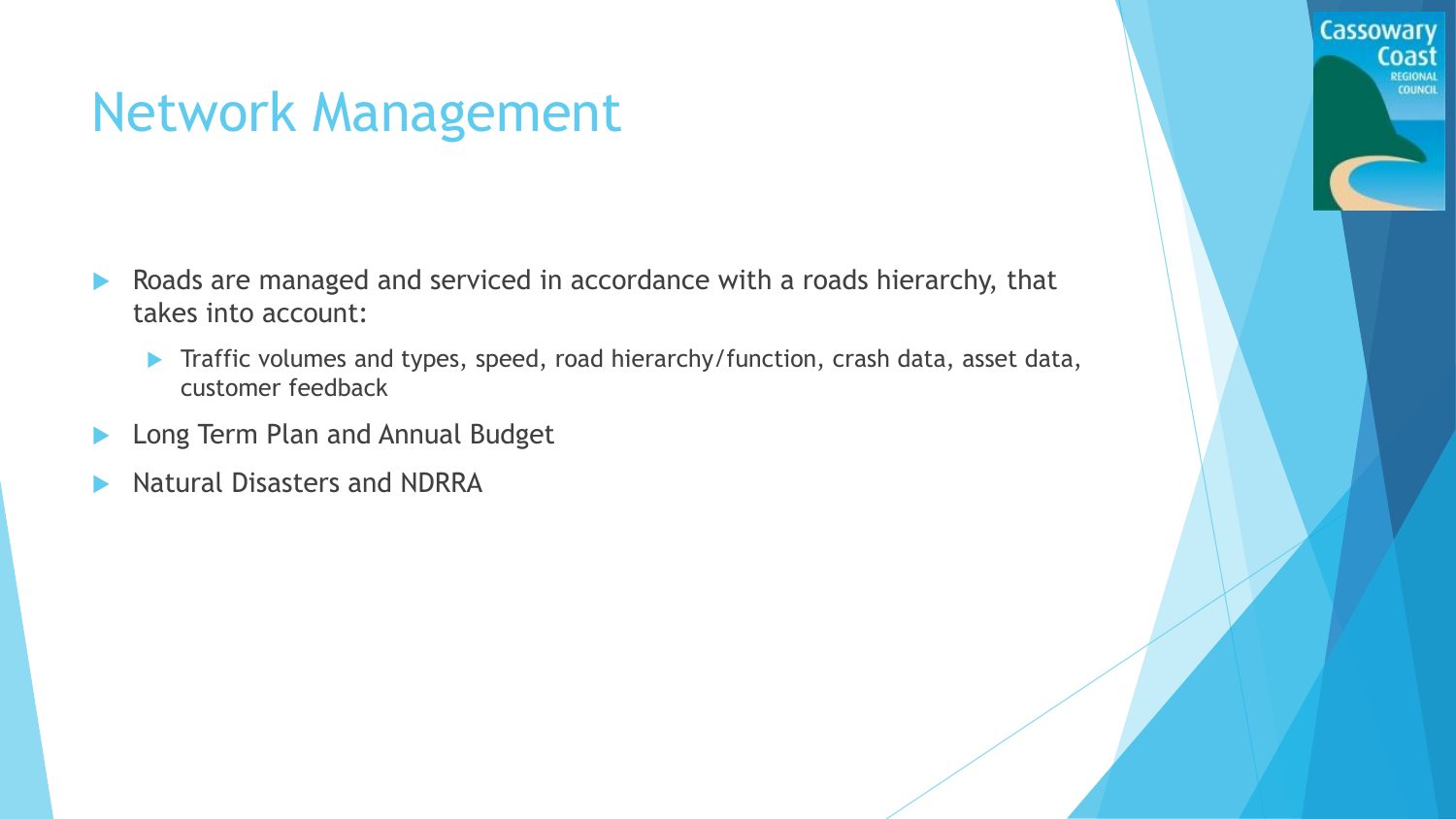### Managing Council's Unsealed Roads

Cassowary

- Proactive and Reactive inspections of varying frequency
- Primary focus on roughness (measures) and other defects (visual)
- Road Hierarchy Approach (high priority on higher order roads with greater traffic volumes)
- Maintenance History and Condition Assessment used to develop resheeting program
- Grader Operator and Supervisor Training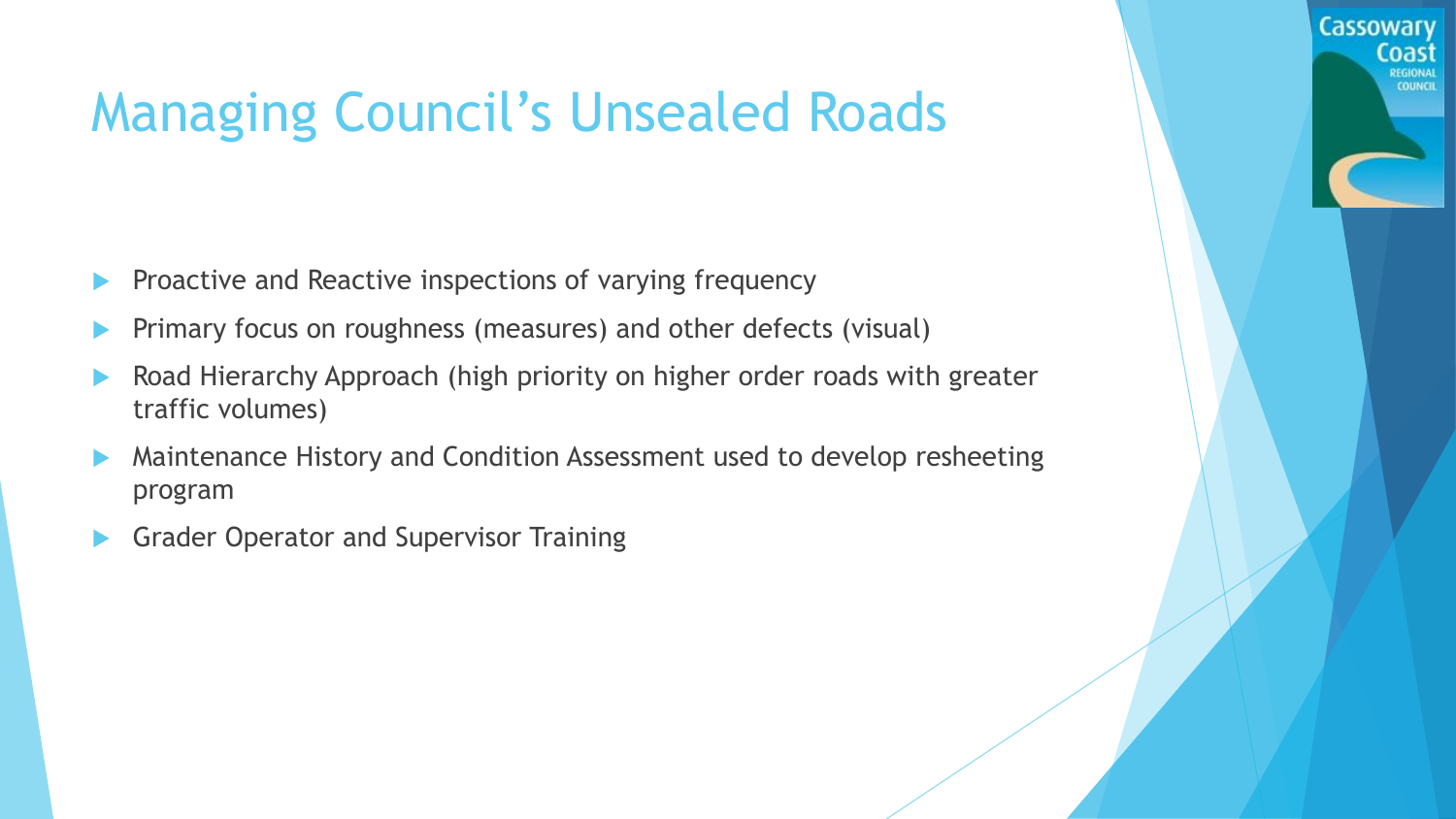#### Roads Database

#### <http://sipv-delta01.ccrc.qld.gov.au/road/maintenance/dashboard>

#### Road Maintenance Dashboard



Cassowary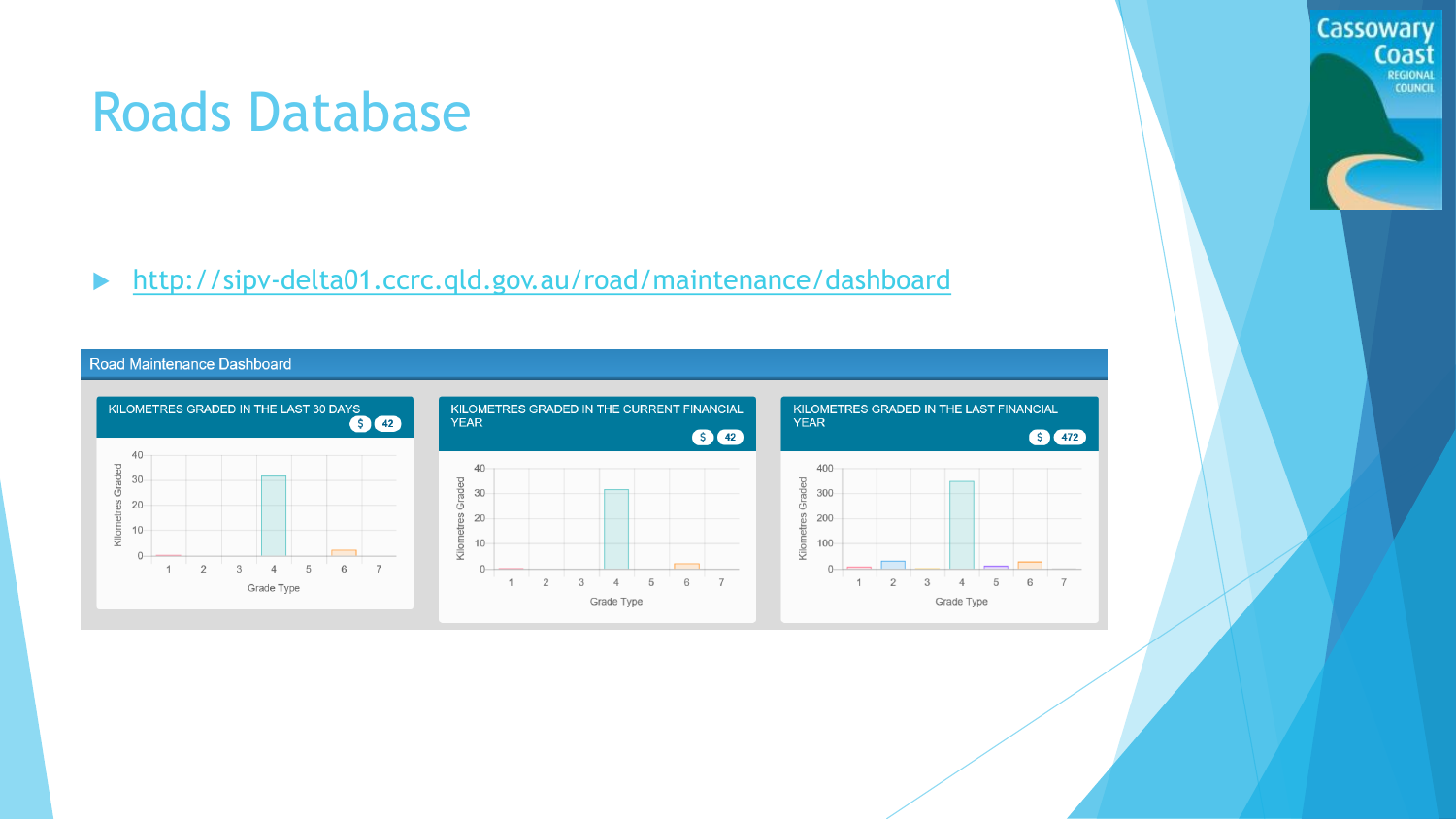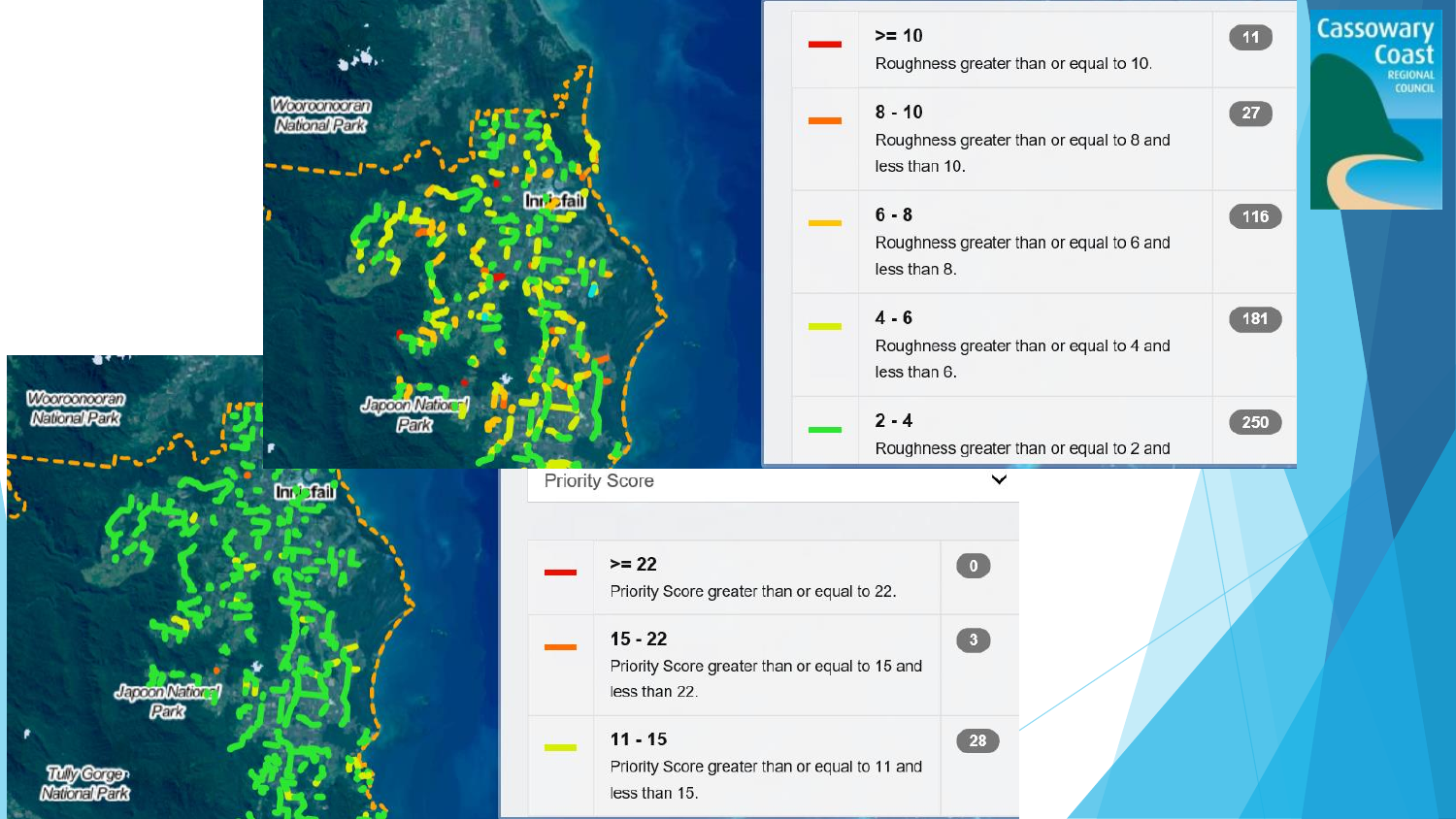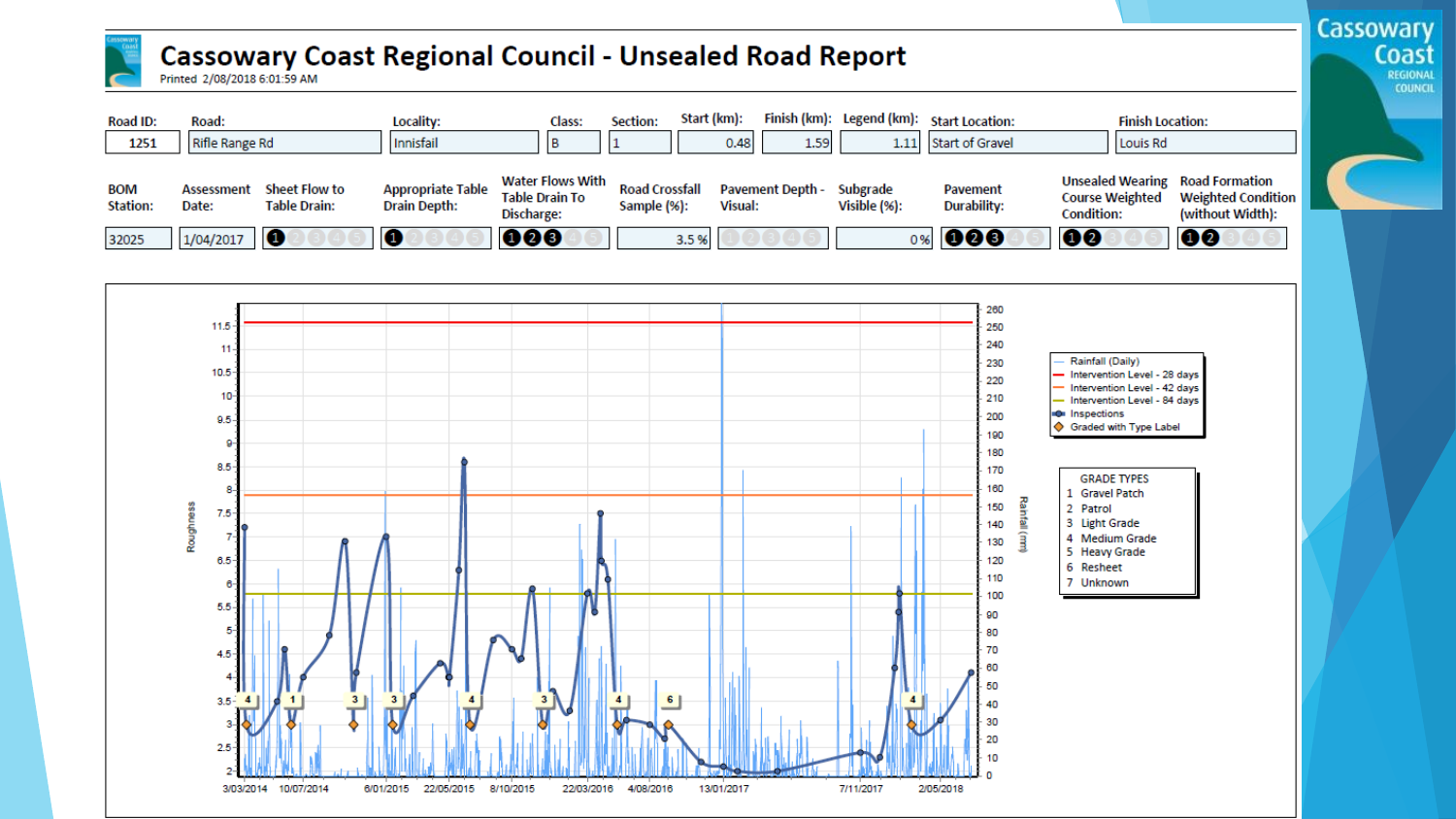#### Development of Resheet Program



# **COUNCIL** ◡  $29$ Road that have had 3 or more grades 80 Road that have had 2 grades performed in 215 Road that have had 1 grade performed in the

**Cassowary** 

Coast REGIONAL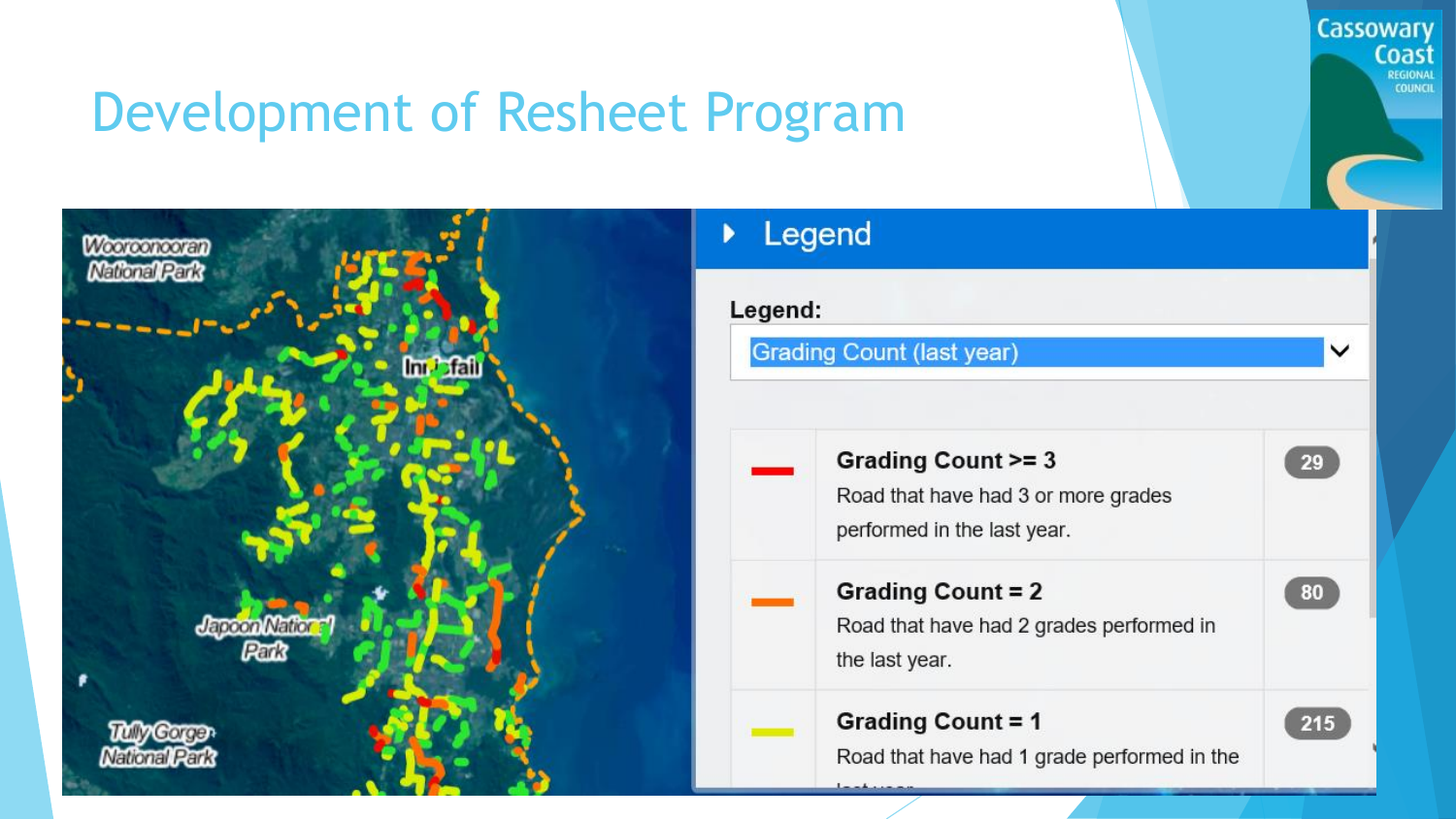#### Further Improvements

- Predictive Analysis
- Seasonal Factor (adjusting for roads with know cane traffic)
- Targeted traffic counts to verify road classification
- Getting more out of the data to identify isolated sections to improve network management

**Cassowary** 

Coast **REGIONAL COUNCIL** 

**Localised improvement projects**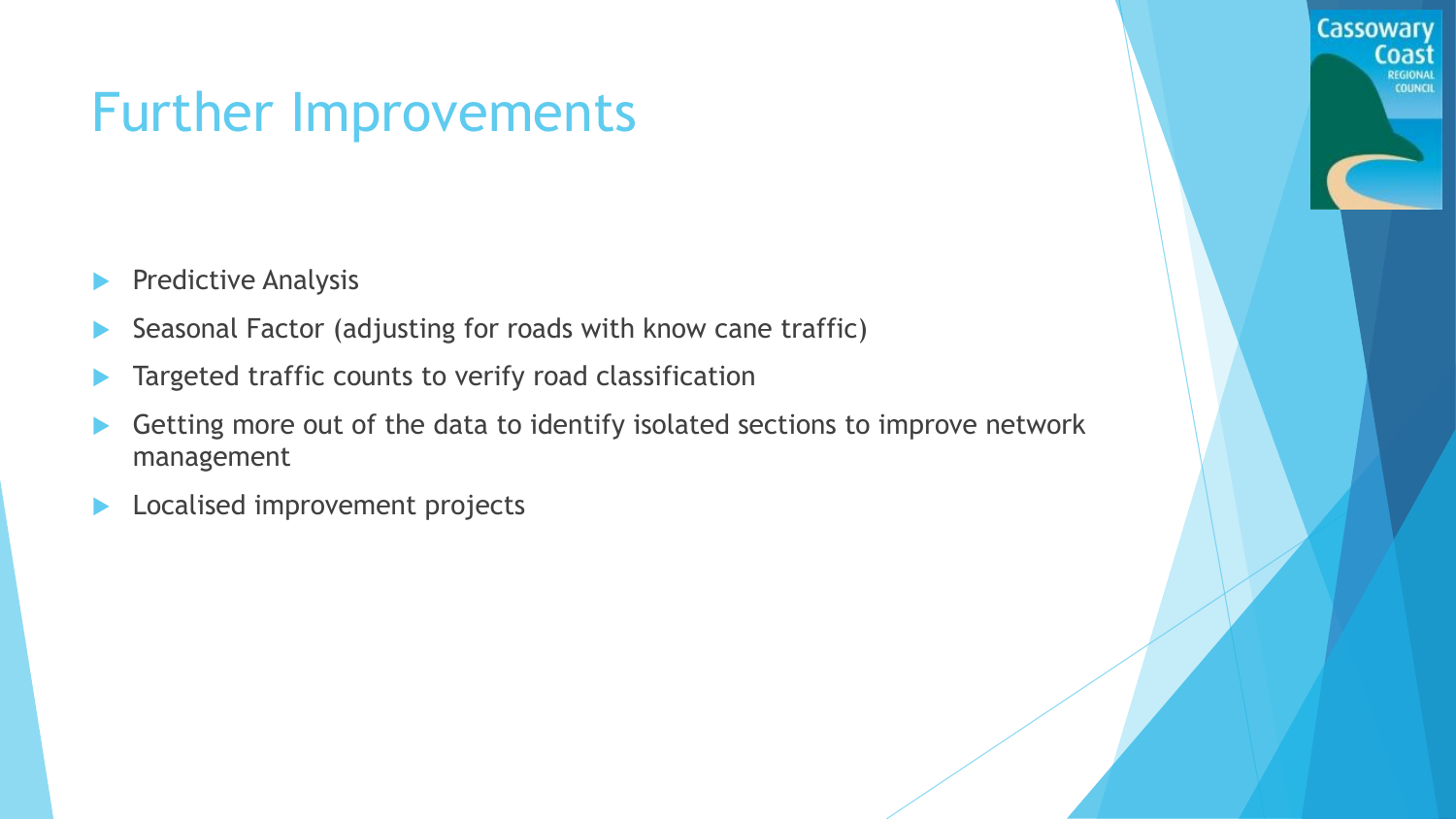#### Heavy Vehicle Update

- **D** Updated Ag Notice
- Improve Efficiency:
	- ▶ Through localised and targeted projects network considerations regional economic impact prioritisation

Cassowary

- Web Tools:
	- MV access, operators feedback portals, notices and map support
- Structure Capacity:
	- $\blacktriangleright$  Renewed and maintaining access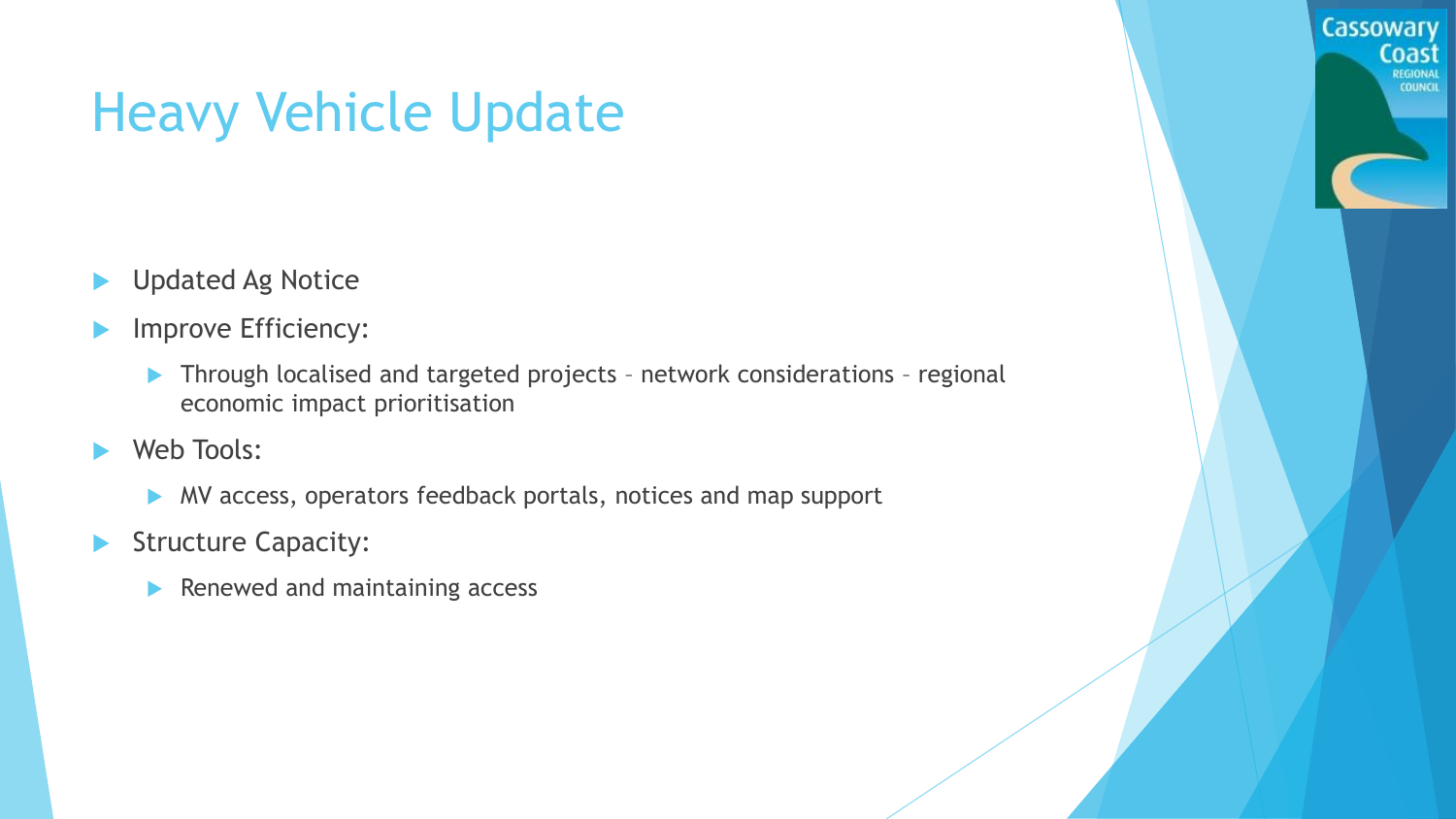#### Northern Coastal Ag Notice Update

- Discussion with Canegrowers
	- Fleet and roads haven't changed significantly and the industry has a good track record for safety

**Cassowary** 

Coast

**COUNCIL** 

- Operator judgement is expected and is to be used to make assessments on the general safety of the movement
- Council wants to enable access while limiting damage and risk to infrastructure and the community.
- ▶ Council values the industry and is willing to work with industry on a measured response that aligns with Council's budgets and the impact of possible access restriction to the broader regional economy.
- Updated Notice conditions easier to understand and details existing structure dimension limitations calrified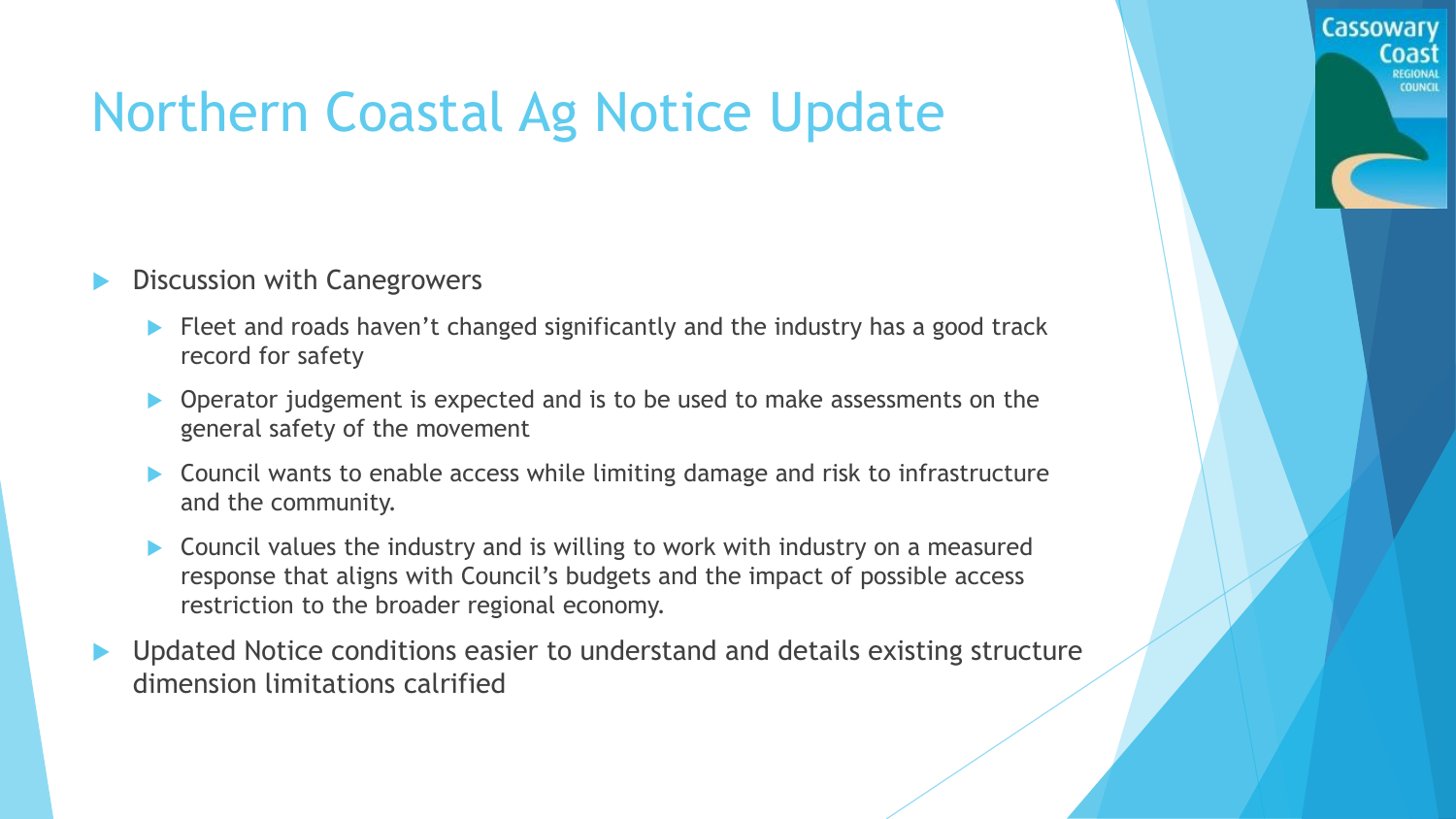#### HV Direction - Key Industrial Areas

- Upgrading of Existing Industrial Estates
- Encouraging new industry to grow where the infrastructure is appropriate
- As of right access for 26m B-Double, HML and up to SPV5 Cranes and ready for 30m A-Doubles

Cassowary

Coast

**COUNCI** 

- Immediate benefits to existing operators (routes gazetted)
- Provides increased development potential and access certainty to investors
- Grant Applications
	- Ann Road Heavy Vehicle Safety and Productivity Program (Awaiting Advice)
	- Goondi Industrial Unsuccessful Building Better Regions Design to be completed and search for investment partner ongoing.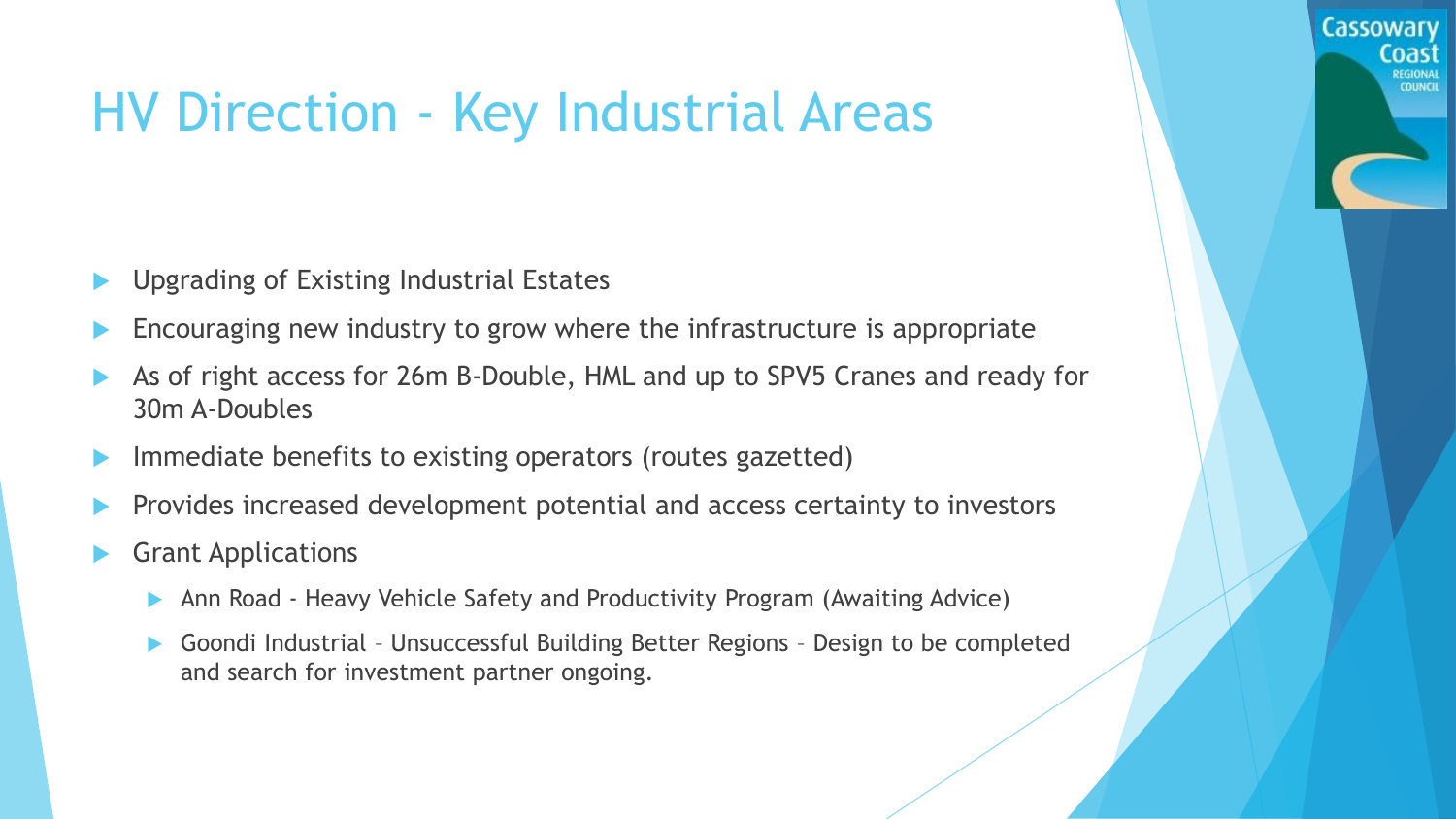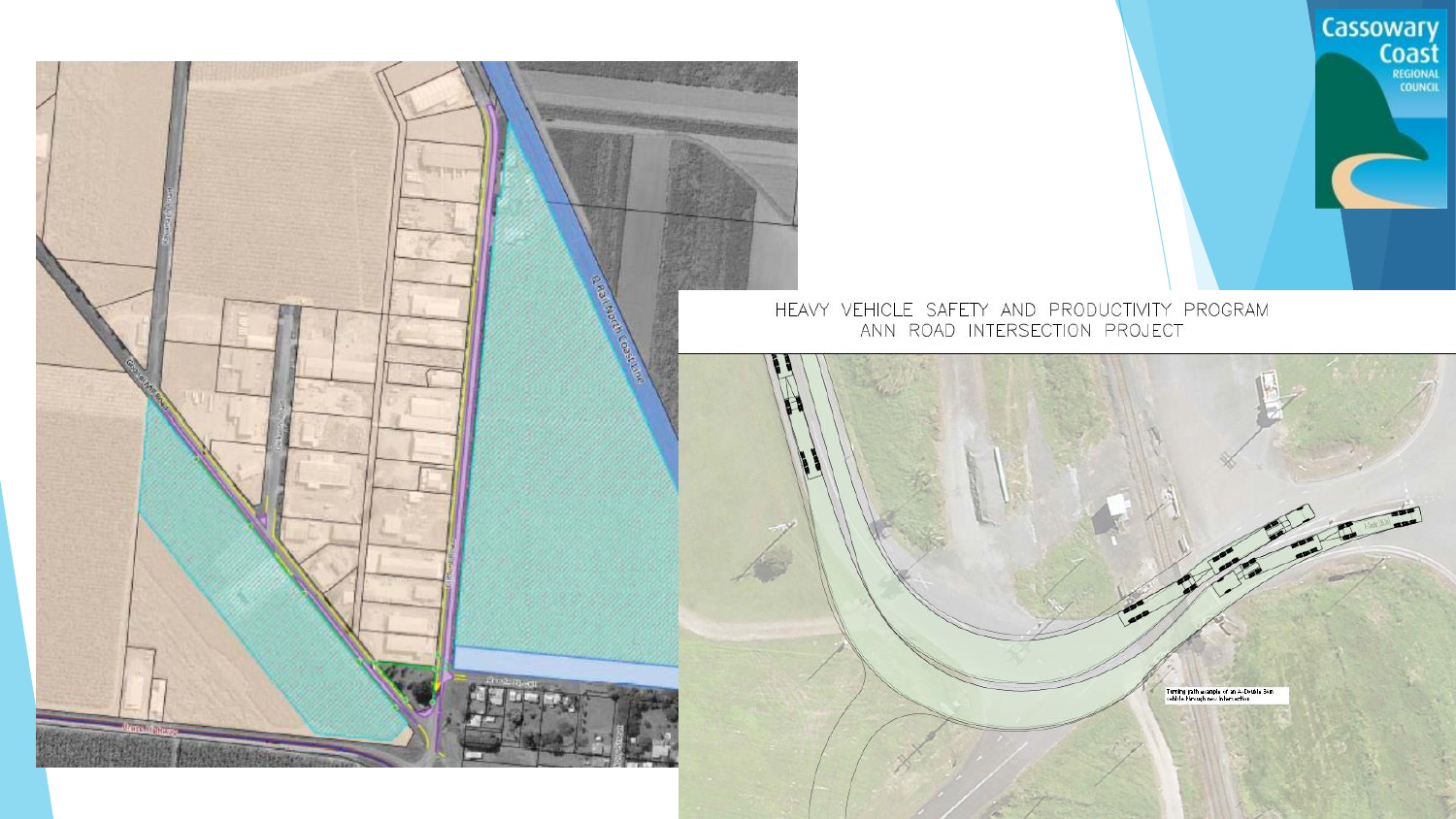#### Keeping the Network Open

High Priority is maintaining the current Level of Service (Access)

**Cassowary** 

- Network/Risk based prioritisation
- Culvert Renewals
	- **Replacement**
	- ▶ Upgrade (where possible and beneficial)
	- Relining (reduced interruption)
- Bridge Renewals and Upgrades
- Industry Feedback considered in renewal prioritisation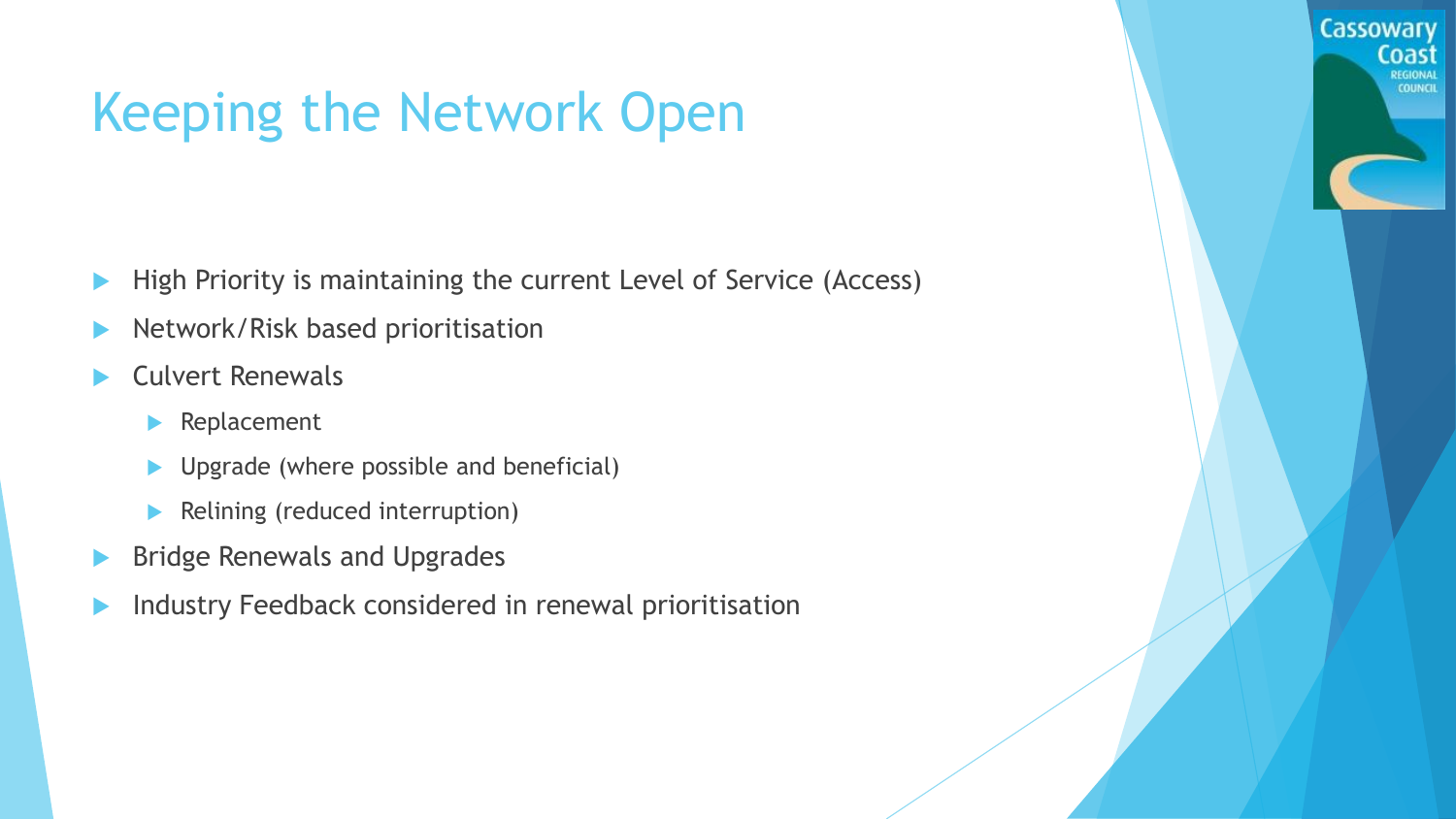### Targeted Network Upgrades

- Improve Efficiency:
	- Through localised and targeted projects network considerations removing bottlenecks, identifying minor works that may provide big returns
	- Regional Impact and Priority. Understanding the value to Industry and the Economy.

**Cassowary** 

- ▶ Opportunity for partnerships or collaborative approach to approvals where benefit is localised.
- Comparing the benefit to the increase to the asset base and increased costs
- Industry Feedback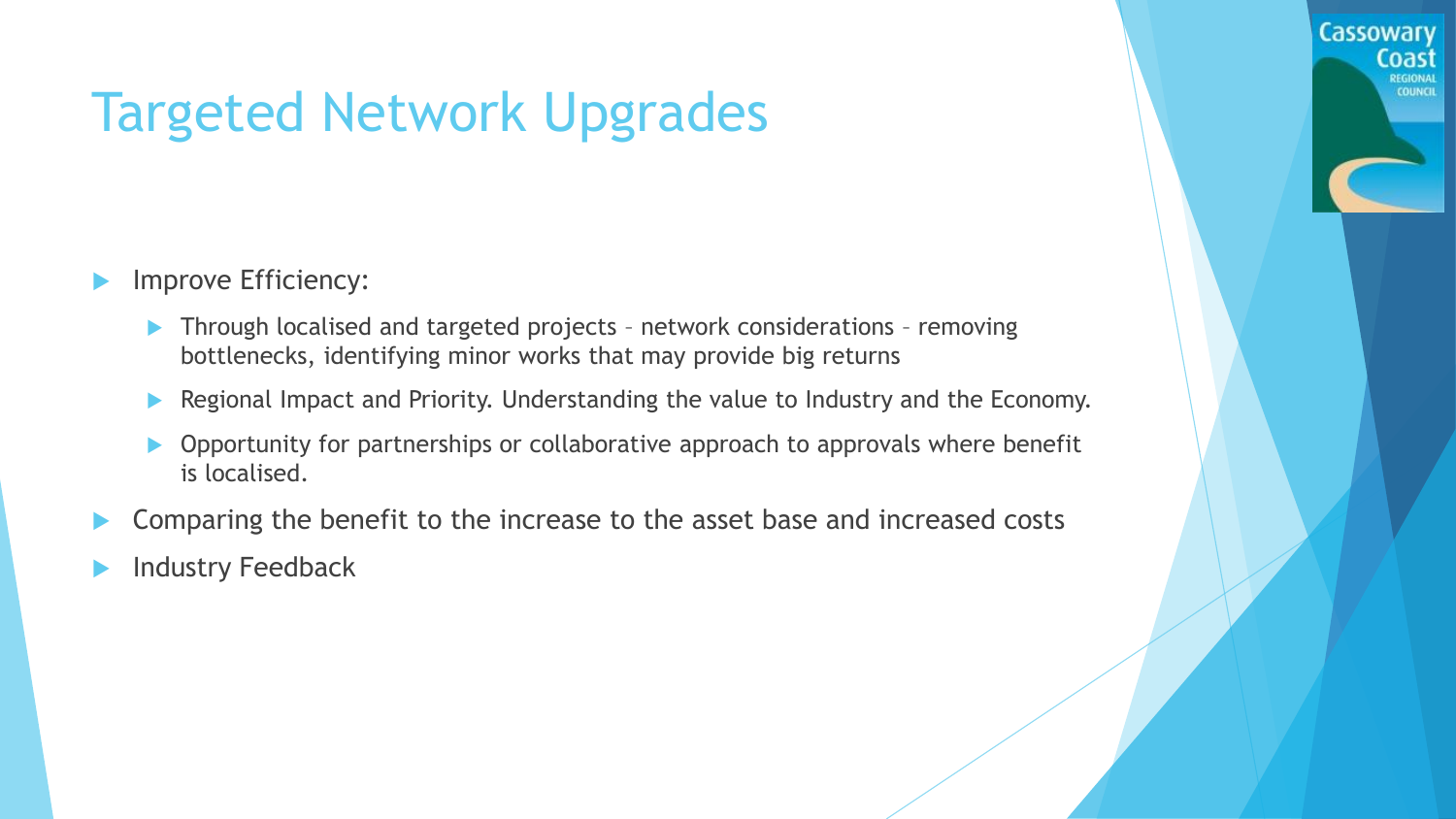#### Site Specific Feedback

- Breaking the network and roads down *(be targeted)*
- Understanding any bottlenecks *(be specific)*
- Identifying cost effective solutions (process, maintenance, minor upgrades) *(be focused on the outcome)*

**Cassowary** 

Coast EGIONAL COUNCH

- Understand the economic impact/benefits (based on figures) *(be measured)*
- Regional Prioritisation *(be strategic)*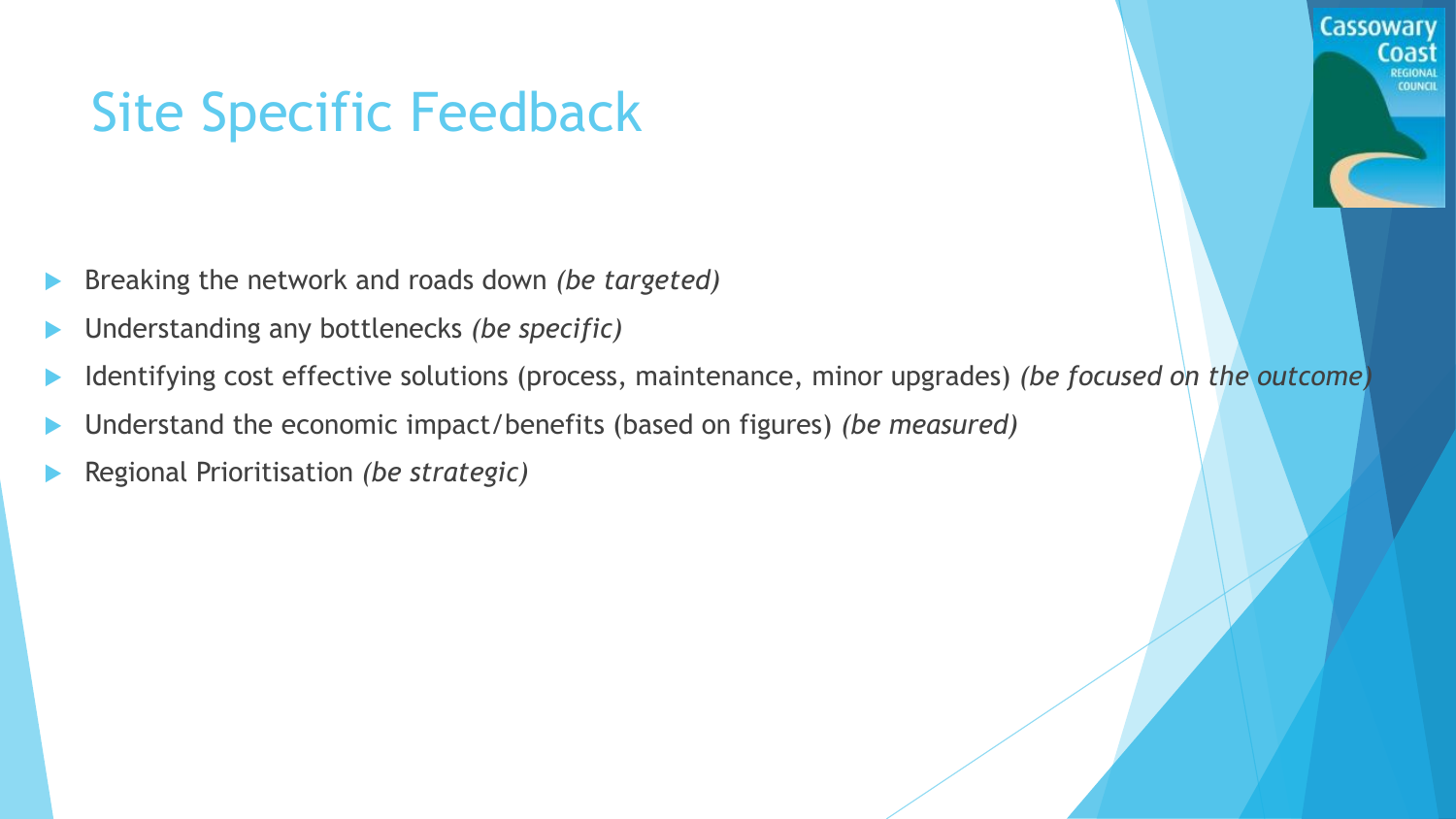## Using Technology

- ▶ Web Tools:
	- Ag Notice notices [http://ccrc.assetreview.com.au/nhvrnotice](https://protect-au.mimecast.com/s/PEDlC71Z4mHZWXrc8kIyz?domain=ccrc.assetreview.com.au)
	- Industry feedback portal <http://ccrc.assetreview.com.au/heavyvehicleaccess>
	- ▶ Coming Soon SPV map of restricted structures

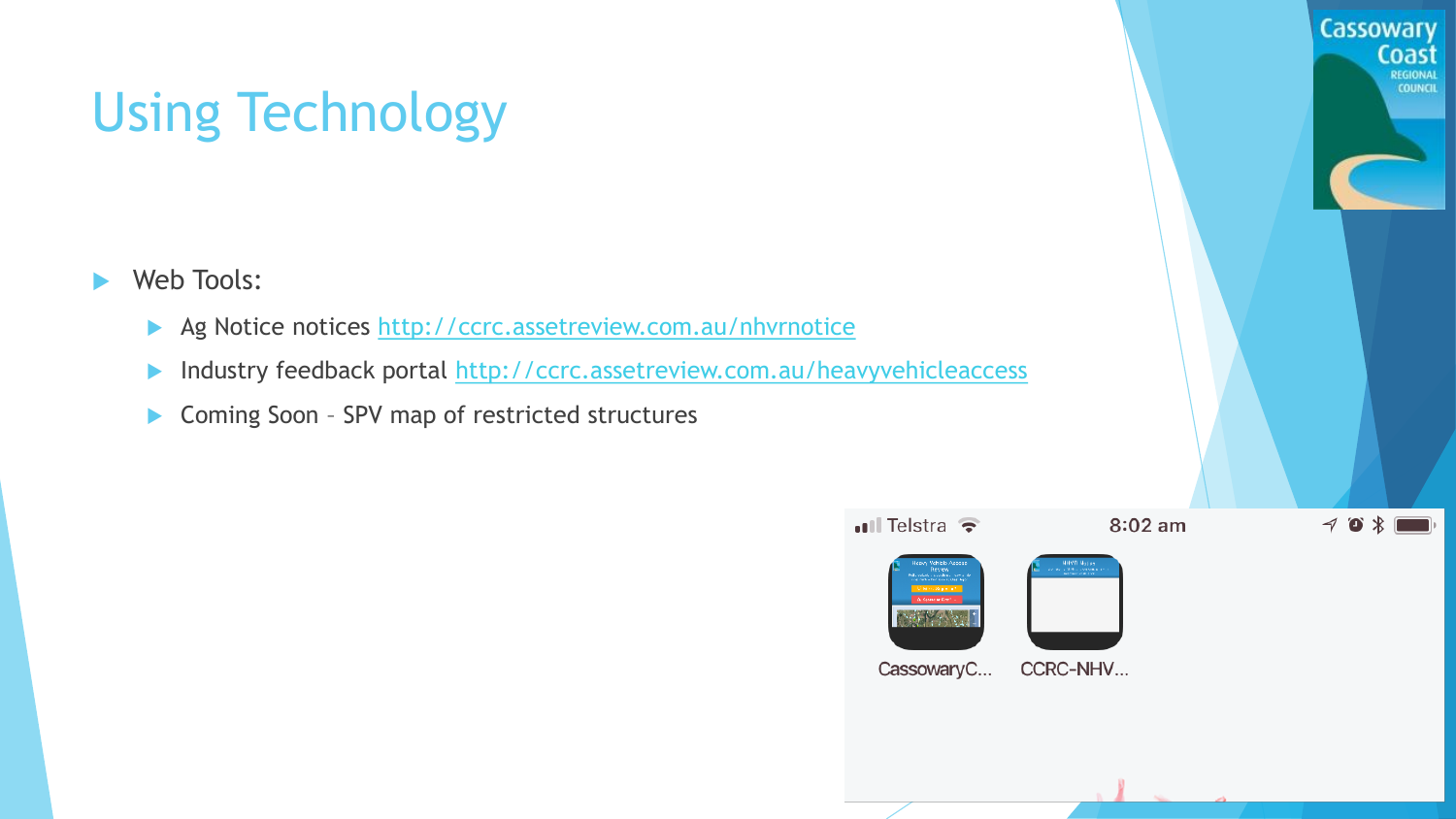#### CCRC HV Assessment Process

- Assessments Informed by:
	- Guidelines for Assessing Heavy Vehicle Access to Local Roads
	- Guidelines for Multi-combination Vehicle Route Access Assessment
	- Route Assessment Guidelines for Multi-Combination Vehicles in Queensland

Cassowary

- ARRB Risk Based Guidelines (in development)
- Asset Data (condition and capacity)
- Judgement
- Assessment approach:
	- We have looked physically or DVR
	- We will ask questions asked are relevant and specific
	- We want to understand the movement
	- We will discuss proposed controls, understand operators knowledge, discuss whether procedural controls can be used if infrastructure capacity is exceeded.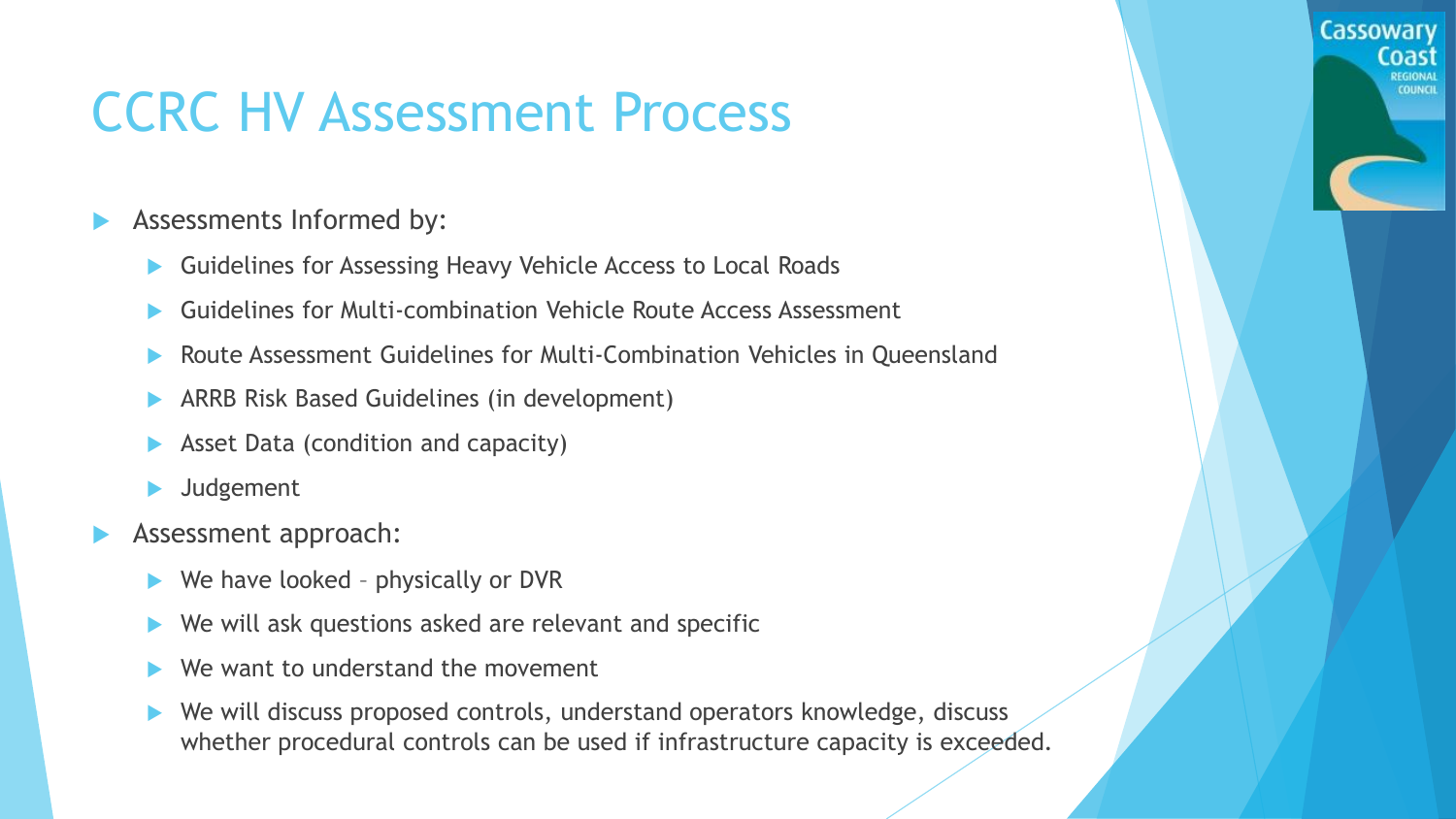#### CCRC HV Assessment Process

- Staged approach to understand and manage risk:
	- **Trial**
	- $\blacktriangleright$  Permit
	- Pre-approvals
- **Inderstanding the Value** 
	- **Request information regarding movement, frequency, product, benefit, willingness** for operator/receiver to consider procedural controls or contribute to upgrade of deficient infrastructure, regional economic benefit.

**Cassowary**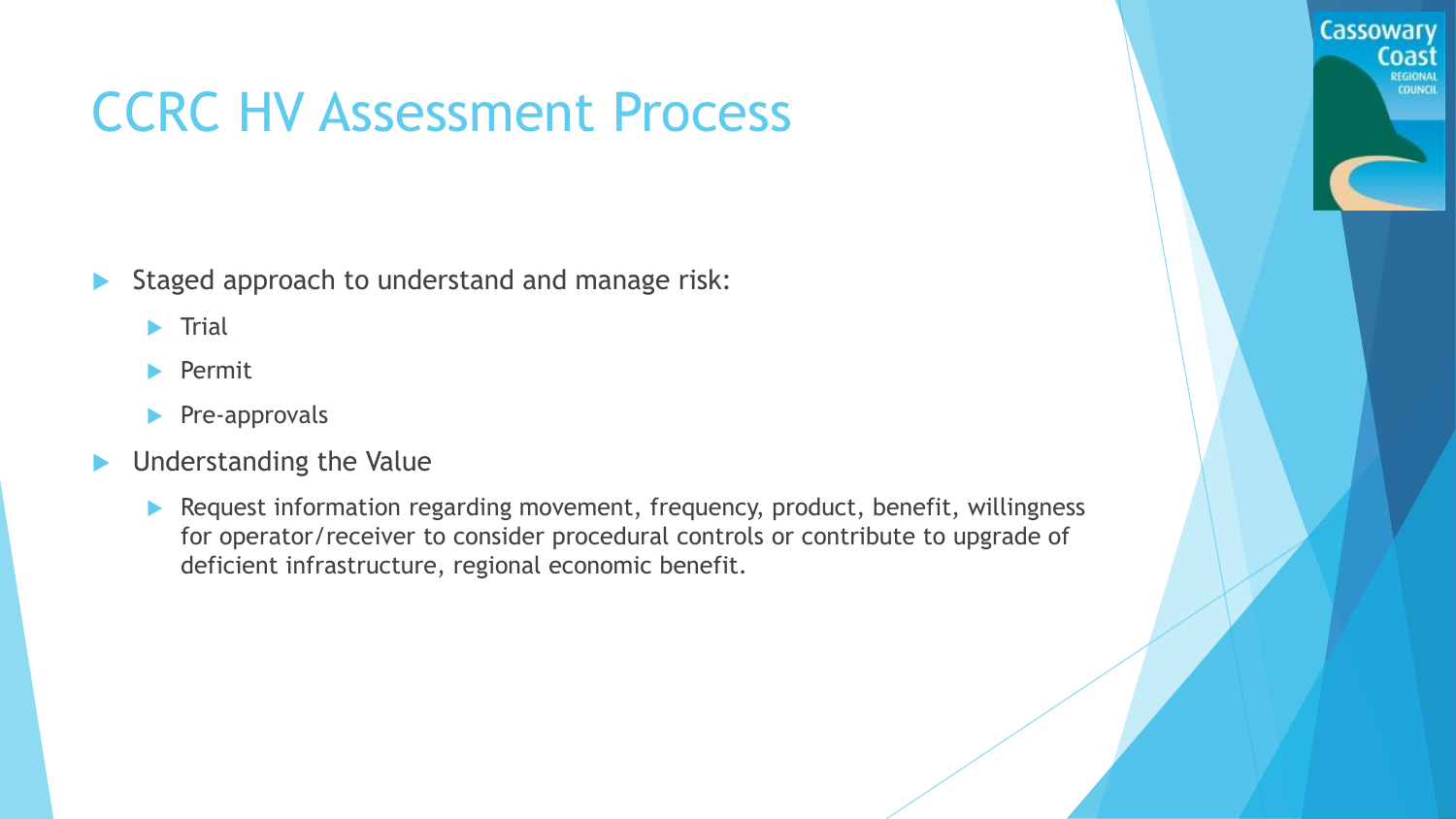#### Applying for a Permit or More Information

- **Cassowary Coast Regional Council website or call:** 
	- <http://www.cassowarycoast.qld.gov.au/council-roads>
	- ▶ 1300 763 903
- **National Heavy Vehicle Regulator website or call:** 
	- ▶ <https://www.nhvr.gov.au/>
	- 1300 MYNHVR (1300 696 487)